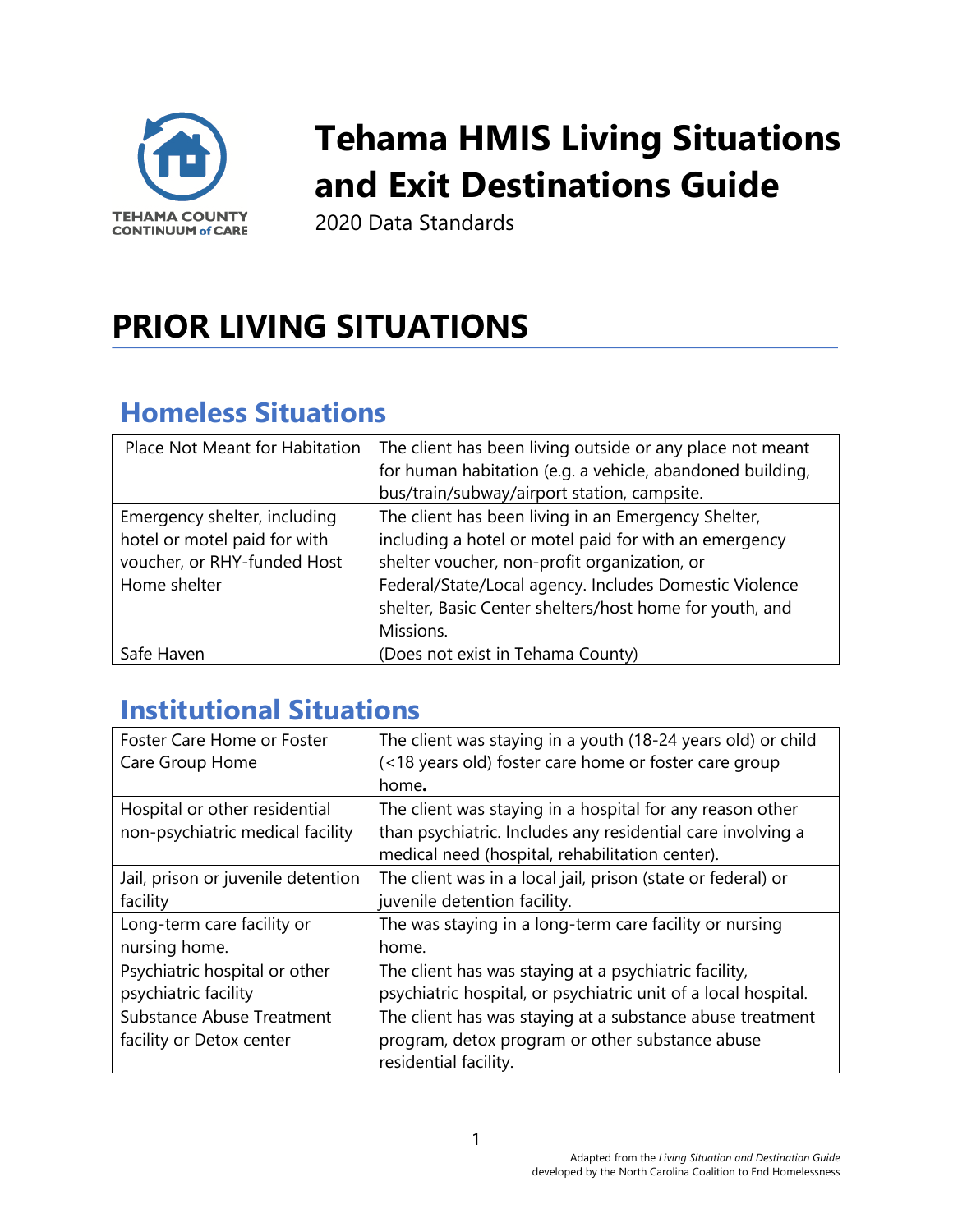| <b>Temporary or Permanent Situations</b> |  |  |
|------------------------------------------|--|--|
|------------------------------------------|--|--|

| Residential project or halfway                                             | The client was staying at a residential project or halfway                                                                                                                                                                                                                                                                     |
|----------------------------------------------------------------------------|--------------------------------------------------------------------------------------------------------------------------------------------------------------------------------------------------------------------------------------------------------------------------------------------------------------------------------|
| house with no homeless criteria                                            | house that does not have a homeless requirement.                                                                                                                                                                                                                                                                               |
| Hotel or motel paid for without                                            | The client was staying at a hotel or motel where the client                                                                                                                                                                                                                                                                    |
| emergency shelter voucher                                                  | pays for their own stay.                                                                                                                                                                                                                                                                                                       |
| Transitional housing for<br>homeless persons (including<br>homeless youth) | The client was staying at a Transitional Housing program<br>that is time limited up to 24 months. Includes TBRA, Youth<br>SHP and Youth transitional housing programs. Does not<br>include an exit to substance abuse treatment facility.                                                                                      |
| Host Home (non-crisis)                                                     | An arrangement to stay in a third party's home, no<br>homeless criteria required. Often a program for clients<br>aging out of the foster care system.                                                                                                                                                                          |
| Staying or living in a friend's<br>room, apartment or house                | The client was staying at a family member's room,<br>apartment or house.                                                                                                                                                                                                                                                       |
| Staying or living in a family<br>member's room, apartment or<br>house      | The client was staying at a room, apartment or house.                                                                                                                                                                                                                                                                          |
| Rental by client, with GPD TIP<br>housing subsidy                          | The unit the client was renting was being supported by a<br>Grant Per Diem Transition in Place subsidy. This is a<br>Veteran's Affairs (VA) funded program.                                                                                                                                                                    |
| Rental by client, with VASH<br>housing subsidy                             | The unit the client was renting was being supported by a<br>HUD/VASH subsidy. VASH - Veterans Affairs Supportive<br>Housing. Use only if The client was staying at the unit.                                                                                                                                                   |
| Permanent housing (other than<br>RRH) for formerly homeless<br>persons     | The unit the client was renting was being subsidized by a<br>homeless funding source. This could be a scattered-site or<br>site-based supportive housing where the rental subsidy is<br>from Shelter Plus Care, Supportive Housing Program (PSH),<br>or a local source of subsidy restricted strictly for homeless<br>persons. |
| Rental by client, with RRH or<br>equivalent subsidy                        | The unit the client was renting was being subsidized by a<br>Rapid Rehousing homeless funding source, including: CoC,<br>ESG, SSVF, VA GPD, or Locally-funded RRH.                                                                                                                                                             |
| Rental by client, with HCV<br>voucher (tenant or project<br>based)         | The unit the client was renting was supported by a HUD<br>Housing Choice Voucher (HCV)                                                                                                                                                                                                                                         |
| Rental by client in a public<br>housing unit                               |                                                                                                                                                                                                                                                                                                                                |
| Rental by client, no ongoing<br>housing subsidy                            | The unit the client was renting did not have any ongoing<br>financial support attached to it.                                                                                                                                                                                                                                  |
| Rental by client, with other<br>ongoing housing subsidy                    | The unit the client was renting was being supported by any<br>other subsidy - either government or private, either site-                                                                                                                                                                                                       |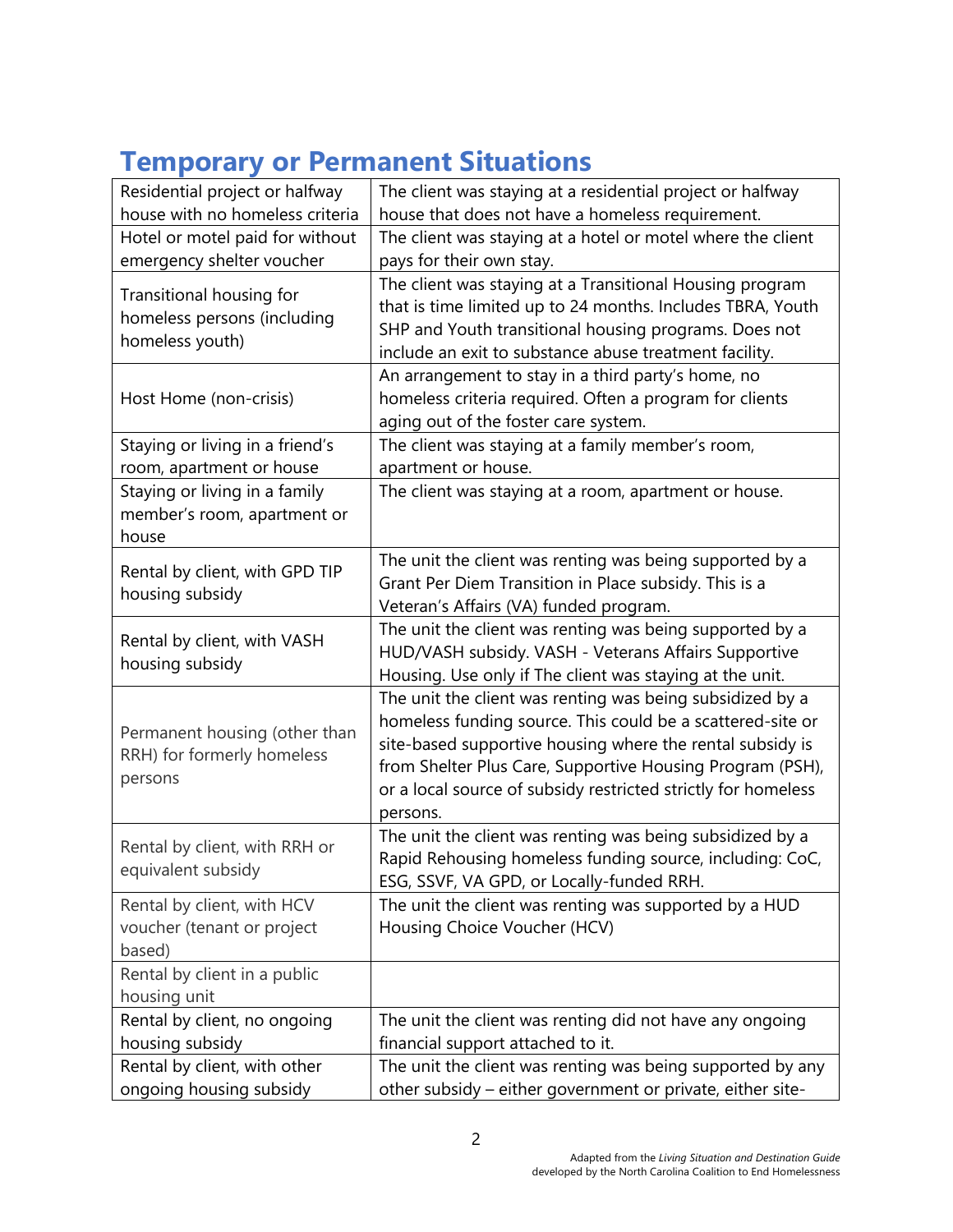|                                                 | based or voucher. Includes State Rental Assistance (SER),      |
|-------------------------------------------------|----------------------------------------------------------------|
|                                                 | legacy SRO, Pay for Success, and clients who leave for         |
|                                                 | housing provided by college, Job Corps, Military or            |
|                                                 | National Guard training. Does not include CoC PSH,             |
|                                                 | HOPWA PH, RRH, GPD, or VASH.                                   |
|                                                 | The client owned (or owns) the unit they were living in and    |
|                                                 | the unit had/has an ongoing housing subsidy (mortgage          |
|                                                 | payment support) attached to it. Includes USDA Rural           |
|                                                 | Development Loan/Recovery Act Supports. (This may apply        |
| Owned by client, with ongoing                   | to a client who still owns the unit if for any reason they can |
| housing subsidy                                 | no longer stay in the unit. Examples of this include homes     |
|                                                 | that are no longer safe to live in due to disrepair or         |
|                                                 | disconnected utilities, or a home that the client no longer    |
|                                                 | has access to due to divorce or other court order.)            |
| Owned by client, no on-going<br>housing subsidy | The client owned or owns the unit they were living in and      |
|                                                 | did not have/does not have an ongoing housing subsidy          |
|                                                 | attached to it. (This may apply to a client who still owns the |
|                                                 | unit if for any reason they can no longer stay in the unit.    |
|                                                 | Examples of this include homes that are no longer safe to      |
|                                                 | live in due to disrepair or disconnected utilities, or a home  |
|                                                 | that the client no longer has access to due to divorce or      |
|                                                 | other court order.)                                            |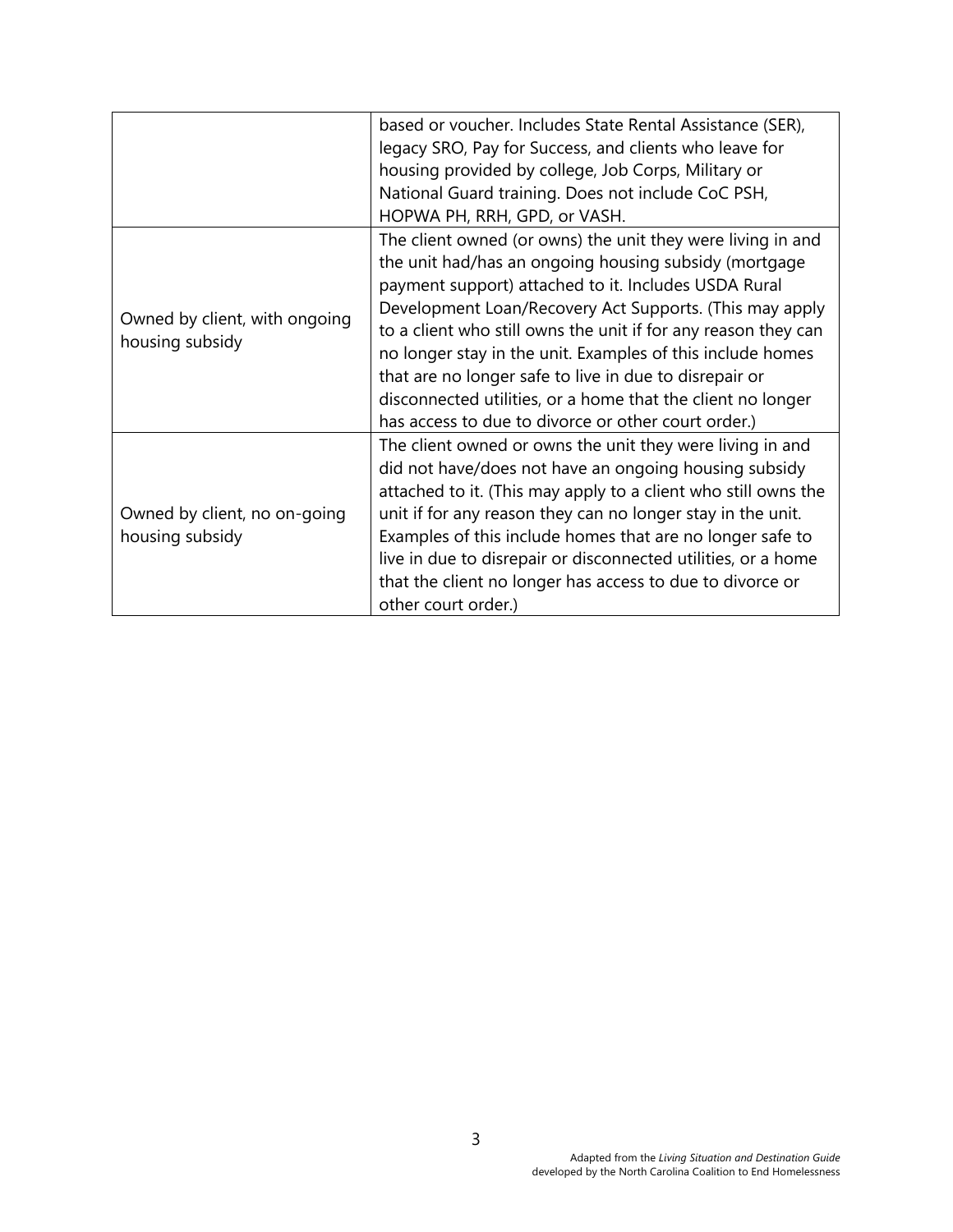#### **Homeless Situations**

| Place Not Meant for Habitation                                                                              | The client has returned to living outside or any place not<br>meant for human habitation (e.g. a vehicle, abandoned<br>building, bus/train/subway/airport station, campsite.                                                                                                           |
|-------------------------------------------------------------------------------------------------------------|----------------------------------------------------------------------------------------------------------------------------------------------------------------------------------------------------------------------------------------------------------------------------------------|
| Emergency shelter, including<br>hotel or motel paid for with<br>voucher, or RHY-funded Host<br>Home shelter | The client has exited to an Emergency Shelter, including a<br>hotel or motel paid for with an emergency shelter voucher,<br>non-profit organization, or Federal/State/Local agency.<br>Includes Domestic Violence shelter, Basic Center<br>shelters/host home for youth, and Missions. |
| Safe Haven                                                                                                  | (Does not exist in Tehama County)                                                                                                                                                                                                                                                      |

## **Institutional Situations**

| Foster Care Home or Foster         | The client has exited to a youth (18-24 years old) or child    |
|------------------------------------|----------------------------------------------------------------|
| Care Group Home                    | (<18 years old) foster care home or foster care group          |
|                                    | home.                                                          |
| Hospital or other residential      | The client has exited to a hospital for any reason other than  |
| non-psychiatric medical facility   | psychiatric. Includes any residential care involving a medical |
|                                    | need (hospital, rehabilitation center).                        |
| Jail, prison or juvenile detention | The client has been arrested and is residing in a local jail,  |
| facility                           | prison (state or federal) or juvenile detention facility.      |
| Long-term care facility or         | The client exited to a long-term care facility or nursing      |
| nursing home.                      | home.                                                          |
| Psychiatric hospital or other      | The client has exited to a psychiatric facility, psychiatric   |
| psychiatric facility               | hospital, or psychiatric unit of a local hospital.             |
| <b>Substance Abuse Treatment</b>   | The client has exited to a substance abuse treatment           |
| facility or Detox center           | program, detox program or other substance abuse                |
|                                    | residential facility.                                          |

## **Temporary or Permanent Situations**

| Residential project or halfway  | The client exited to a residential project or halfway house |
|---------------------------------|-------------------------------------------------------------|
| house with no homeless criteria | that does not have a homeless requirement.                  |
| Hotel or motel paid for without | The client is exiting to a hotel or motel where the client  |
| emergency shelter voucher       | pays for their own stay.                                    |
| <b>Transitional Housing for</b> | The client has exited to a Transitional Housing program     |
| homeless persons (including     | that is time limited up to 24 months. Includes TBRA, Youth  |
| youth)                          | SHP and Youth transitional housing programs. Does not       |
|                                 | include an exit to substance abuse treatment facility.      |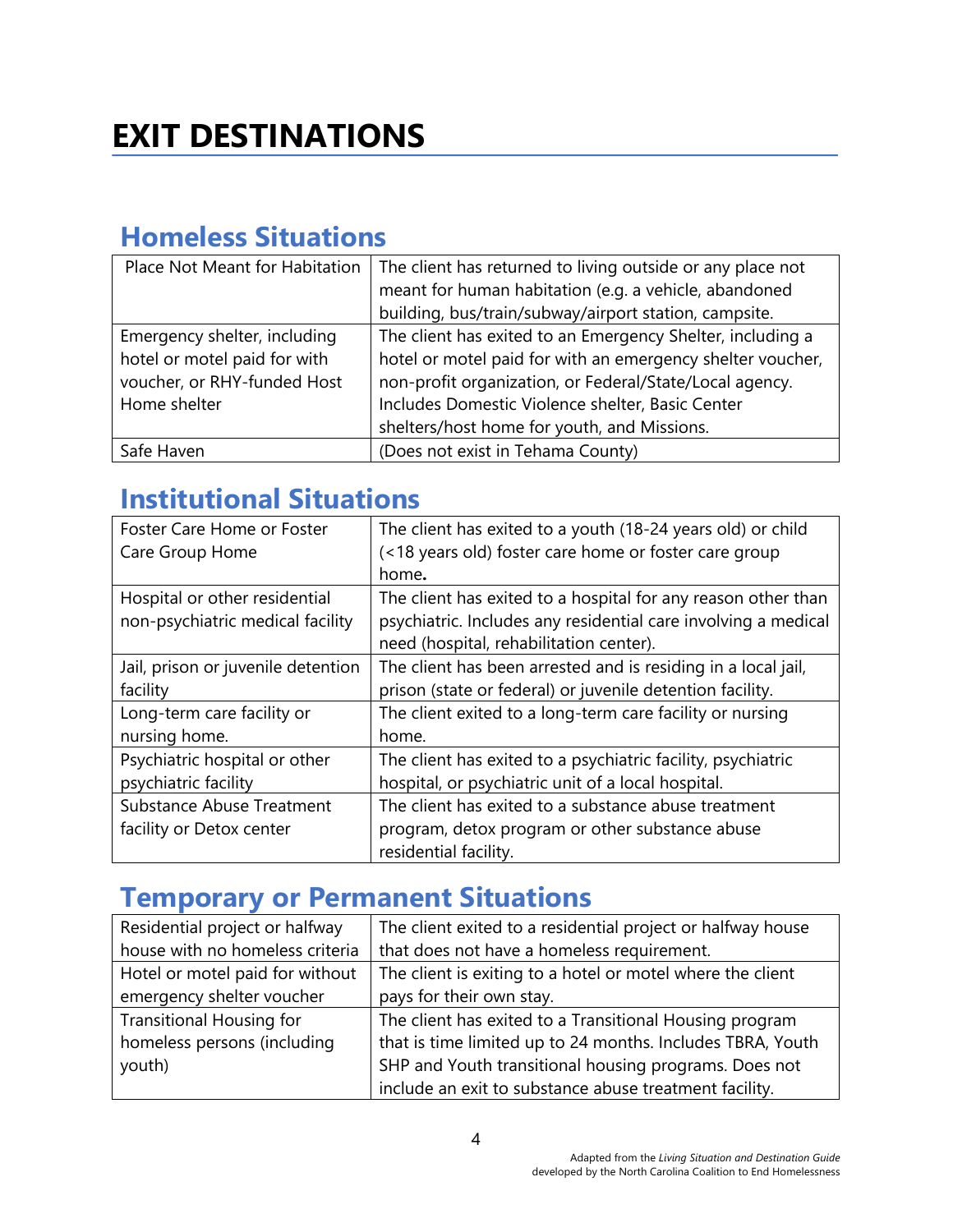| Host Home (non-crisis)                                                                  | An arrangement to stay in a third party's home, no<br>homeless criteria required. Often a program for clients<br>aging out of the foster care system.                                                                                                                                                                                          |
|-----------------------------------------------------------------------------------------|------------------------------------------------------------------------------------------------------------------------------------------------------------------------------------------------------------------------------------------------------------------------------------------------------------------------------------------------|
| Staying or Living with Family -<br><b>Temporary Tenure</b>                              | The client has exited to a family member's room, apartment<br>or house and will stay there only a short time according to<br>self-report or agency staff report. Use "temporary if client is<br>given a time limit in which they need to leave or if the Case<br>Manager has knowledge that the destination is meant to be<br>very short term. |
| Staying or Living with Family -<br><b>Permanent Tenure</b>                              | The client has moved into a room, apartment or house<br>occupied by a family member and is intending on living<br>there. Use "permanent" if the client has NOT been given a<br>specific time limit in which they need to leave. Includes<br>clients moving into housing with a relative while a student.                                       |
| Staying or Living with Friends -<br>Temporary Tenure (e.g. room,<br>apartment or house) | The client has exited to a friend's room, apartment or house<br>occupied by a friend and will stay there only a short time<br>according to self-report or agency staff report.                                                                                                                                                                 |
| Staying or Living with Friends -<br><b>Permanent Tenure</b>                             | The client has moved into a room, apartment or house<br>occupied by a friend and is intending on living there. Use<br>"permanent" if the client has NOT been given a specific<br>time limit in which they need to leave.                                                                                                                       |
| Moved from one HOPWA<br>funded project to HOPWA PH                                      | HOPWA - Housing Opportunities for Persons with AIDS; PH<br>- Permanent Housing.                                                                                                                                                                                                                                                                |
| Moved from one HOPWA<br>funded project to HOPWA TH                                      | HOPWA - Housing Opportunities for Persons with AIDS; TH<br>- Transitional housing                                                                                                                                                                                                                                                              |
| Rental by client, with GPD TIP<br>subsidy                                               | The unit the client is renting is being supported by a Grant<br>Per Diem Transition in Place subsidy. This is a Veteran's<br>Affairs (VA) funded program.                                                                                                                                                                                      |
| Rental by client, with VASH<br>housing subsidy                                          | The unit the client is renting is being supported by a<br>HUD/VASH subsidy. VASH - Veterans Affairs Supportive<br>Housing. Use only if the client has moved into the unit.                                                                                                                                                                     |
| Permanent Housing (other than<br>RRH) for formerly homeless<br>persons                  | The unit the client is renting is being subsidized by a<br>homeless funding source. This could be a scattered-site or<br>site-based supportive housing where the rental subsidy is<br>from Shelter Plus Care, Supportive Housing Program (PSH),<br>or a local source of subsidy restricted strictly for homeless<br>persons.                   |
| Rental by client, with RRH or<br>equivalent                                             | The unit the client is renting is being subsidized by a Rapid<br>Rehousing homeless funding source, including: CoC, ESG,<br>SSVF, VA GPD, or Locally-funded RRH.                                                                                                                                                                               |
| Rental by client, with HCV<br>voucher (tenant or project<br>based)                      | The unit the client is renting is supported by a HUD<br>Housing Choice Voucher (HCV)                                                                                                                                                                                                                                                           |